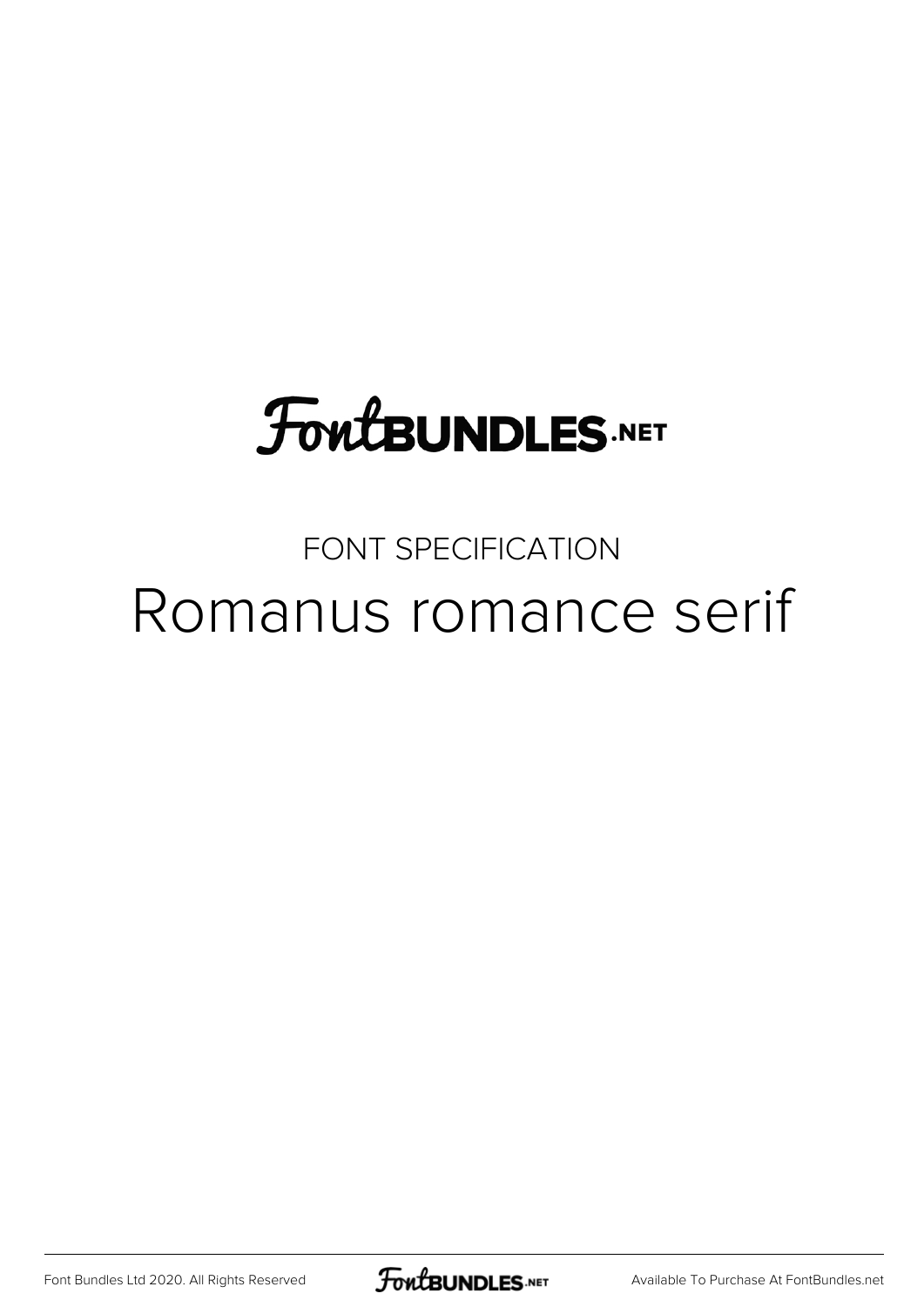#### **ROMANUS - Regular**

**Uppercase Characters** 

### ABCDEFGHIJKLMNOP QRSTUVWXYZ

Lowercase Characters

#### ABCDEFGHIJKLMNOPQRS TUVWXYZ

**Numbers** 

#### 0123456789

**Punctuation and Symbols** 

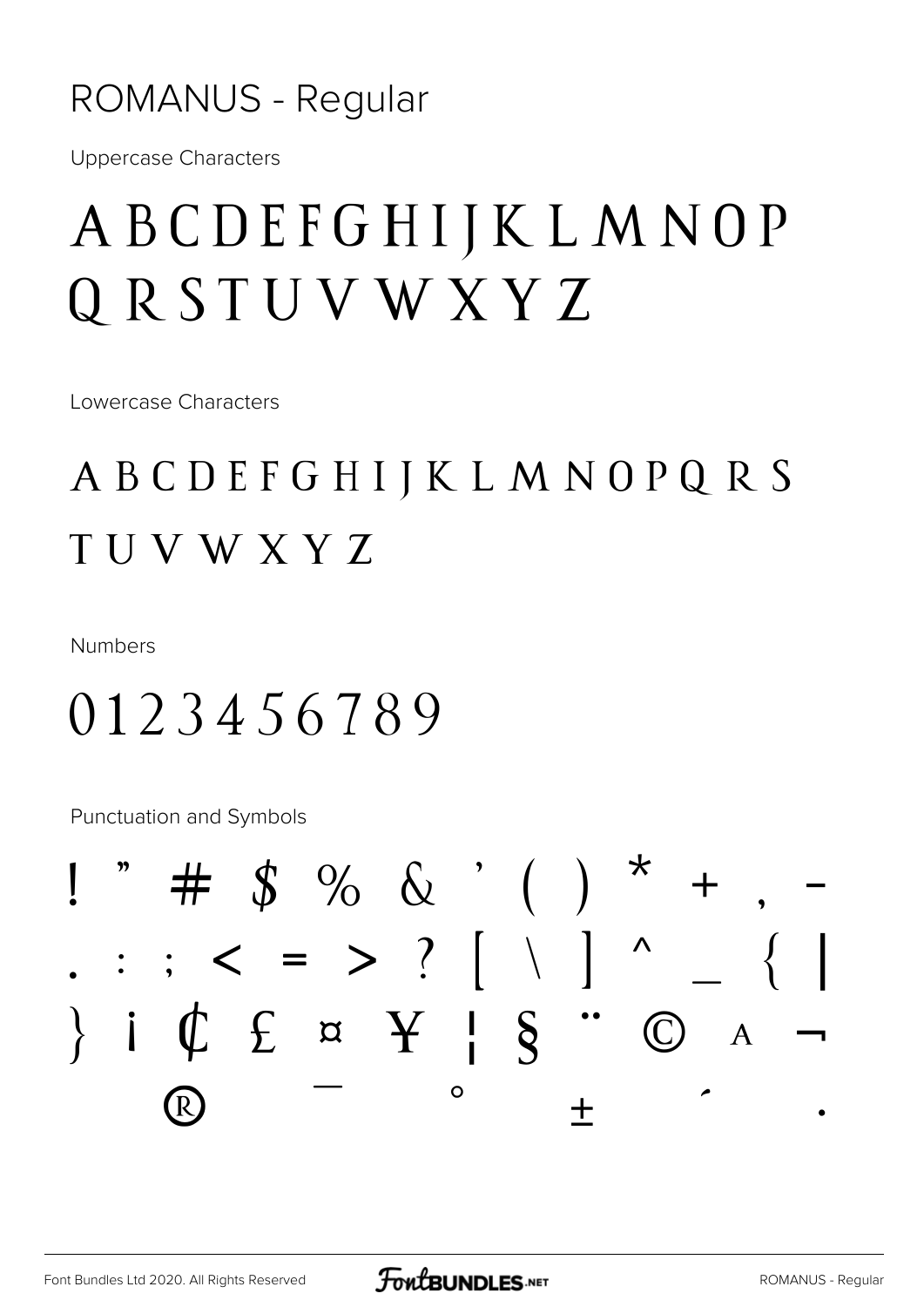All Other Glyphs

# À Á Â Ã Ä Å Æ Ç È É Ê Ë Ì Í Î Ï Ð Ñ Ò Ó Ô Õ Ö × Ø Ù Ú  $\hat{U}$   $\hat{U}$   $\hat{Y}$   $\hat{D}$   $\hat{B}$   $\hat{A}$   $\hat{A}$   $\hat{A}$   $\hat{A}$ ä å æ ç è é ê ë ì í î ï ð ñ ò ó ô õ